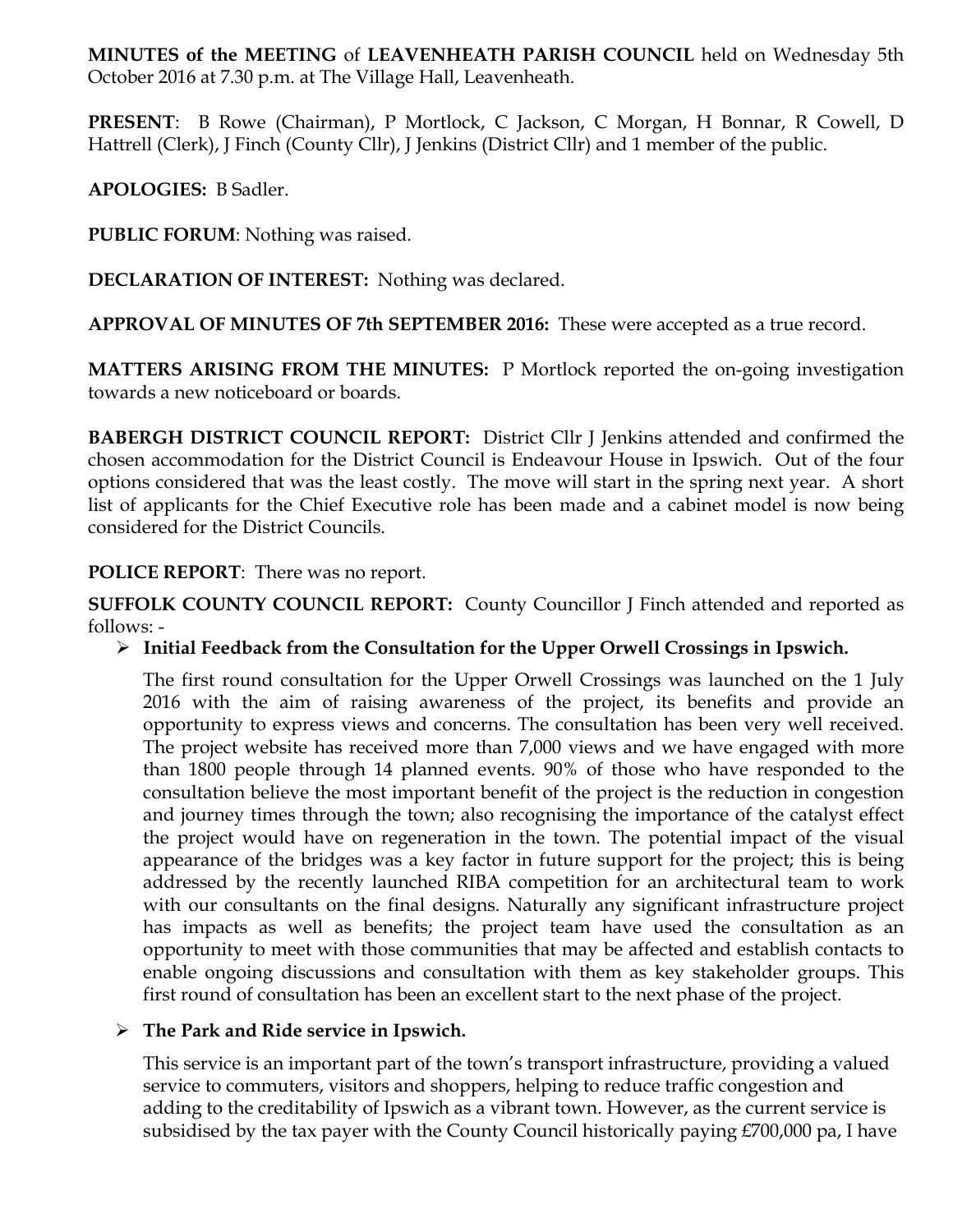challenged my officers to find a way to make the service self-funding. The County Council is continuing to negotiate with the operators and consider the feasibility of the suggested bus service and infrastructure changes. Further work on possible uses for the sites to make them self-financing has also been commissioned.

# Ø **Suffolk Record Office makes the final shortlist of International Digital Preservation Awards.**

These is as a result of a pioneering project which provides digital preservation and access to 900 years of Suffolk history. Suffolk County Council is delighted to announce that its Suffolk Record Office project – 'Preserving Suffolk's Digital Assets' is a finalist for The National Archives Award for Safeguarding the Digital Legacy in the prestigious Digital Preservation Awards 2016. Run by the Digital Preservation Coalition, the awards are a world-wide celebration of those who have made significant and innovative contributions to ensuring our generation's digital legacy will be available tomorrow.

In a short space of time they have delivered a trusted digital repository (the equivalent of a strong room for paper records) and a brand new interactive website: www.suffolkarchives.co.uk which provides easy access to 900 years of Suffolk's history, with links to over 326,000 electronic catalogue records, interesting information and stories, image galleries and online exhibitions. It also hosts the latest news on the Hold: A Suffolk Archives Service for the 21st Century project, which has attracted initial support from the Heritage Lottery Fund and is in the early stages of the Development Phase: *www.suffolkarchives.co.uk/thehold.* Winners will be announced at a ceremony at the Welcome Trust in London on Wednesday 30 November*.*

Following his report, J Finch confirmed he was liaising regarding moving the school bus pick up point to the Village Green gates.

**CORRESPONDENCE:** The report had been issued ahead of the meeting and key areas were discussed. It was agreed to deal with correspondence regarding Rowans Way trees between meetings.

**HIGHWAYS**: The Chairman thanked P Mortlock for following up on the overhanging hedge. The forthcoming speed limit change proposal was noted.

**FINANCE:** The bank balances as at 5th October 2016 were **£29465.50** in the Community Account, **£15315.80** in the Reserve Account making a total of **£44781.30**. The Chairman proposed a contribution of £1000 towards the kitchen project. This was seconded by C Jackson and unanimously carried - **Action Clerk**. C Morgan proposed this Parish Council continues to retain the website provider at an annual cost which is currently £50. This was seconded by H Bonnar and unanimously carried. P Mortlock agreed to register our interest and an Invoice will follow - **Action P Mortlock**.

## **The following were authorised for payment: -**

| 1412         | 393.91  | D K Hattrell      | Clerk's Salary          |
|--------------|---------|-------------------|-------------------------|
| 1413         | 93.60   | Inland Revenue    | Clerk's ddtns & ERS NIC |
| 1414         | 153.59  | SCC - Pension ACC | Clerk's Pension         |
| 1415         | 7.00    | R Cowell          | Land Registry Expenses  |
| <b>Total</b> | £648.10 |                   |                         |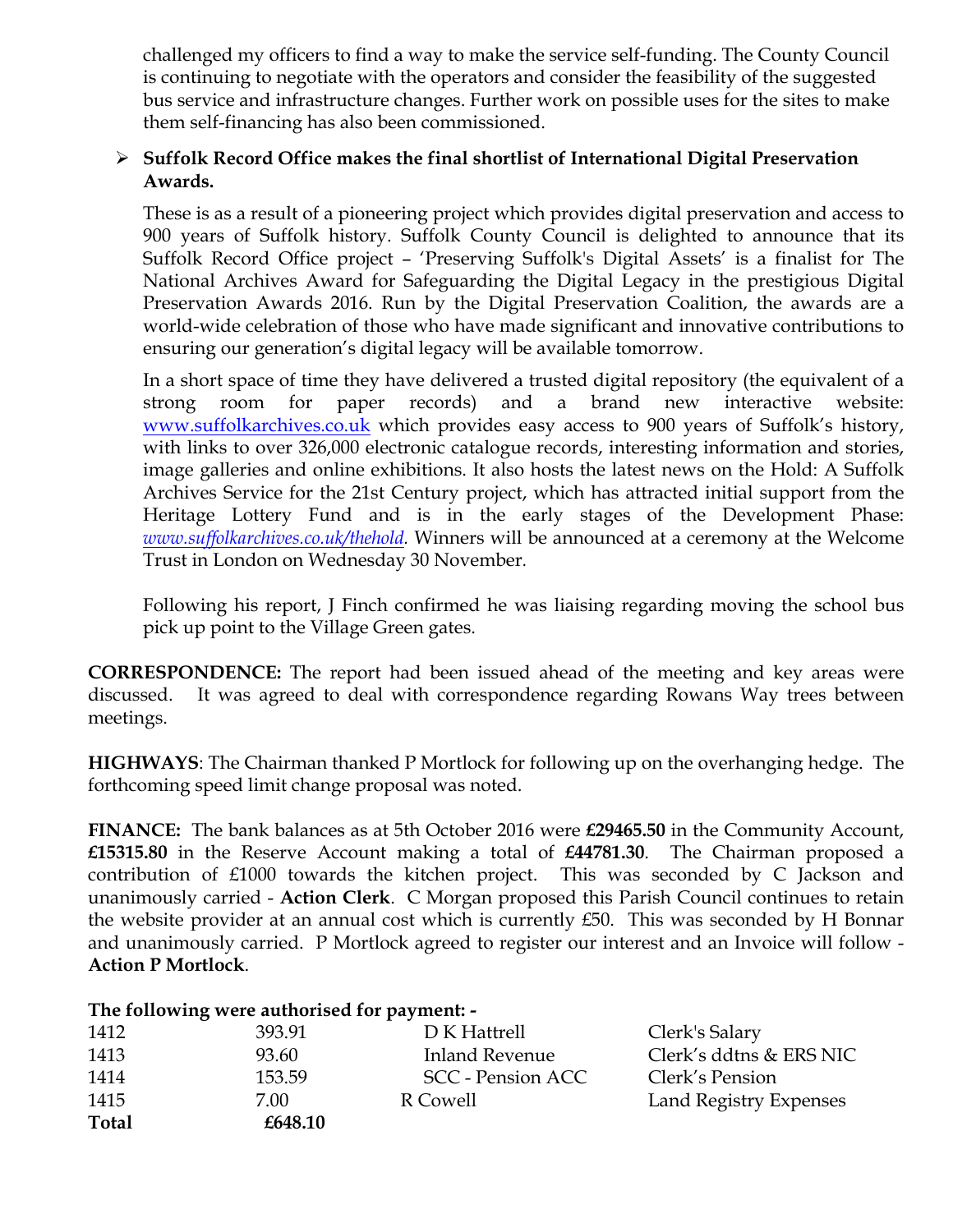**TREE WARDENS REPORT:** C Jackson gave a report of recent activity, no decisions were required.

**VILLAGE HALL:** P Mortlock gave a report on recent activity, a financial contribution towards the kitchen had been agreed under the Finance heading above.

**VILLAGE GREEN:** P Mortlock gave a report on recent activity and it was agreed for the Parish Council to pay for the annual playground safety check. It was also agreed for the Clerk to enquire into the possibility of grants for more sustainable play equipment items - **Action Clerk**.

**CHURCH PATH DITCH SITE MEETING**: The Parish Council representatives who attended a recent site meeting with the Environment Agency reported on some encouraging developments since the meeting. It was agreed to thank Stanton Farms for the work they have carried out **- Action Clerk. "Church Path Ditch"** will remain an **Agenda** item **- Action Clerk.**

**CIRCULAR PATH PROJECT:** R Cowell gave a report on recent activity and it was agreed that this no longer needs to form an Agenda item **- Action Clerk to remove.** 

**RESERVING POLICY**: It was agreed to seek an example from SALC of an acceptable policy and include as an **Agenda item** for next meeting - **Action Clerk**.

**OPTION TO REDUCE MINUTES SIZE:** It was agreed to keep a balance but try to reduce down any unnecessary recording - **Action Clerk**.

**IDEAS TO IMPROVE THE VILLAGE:** The Chairman agreed to get prices for bus shelter seats - **Action Chairman**.

**REPORTS AND QUESTIONS FROM CHAIRMAN AND MEMBERS**: R Cowell confirmed they were reviewing the list of paths for priority cuts. P Mortlock reminded about the Community Woodland AGM.

**The meeting closed at 9.02 p.m.**